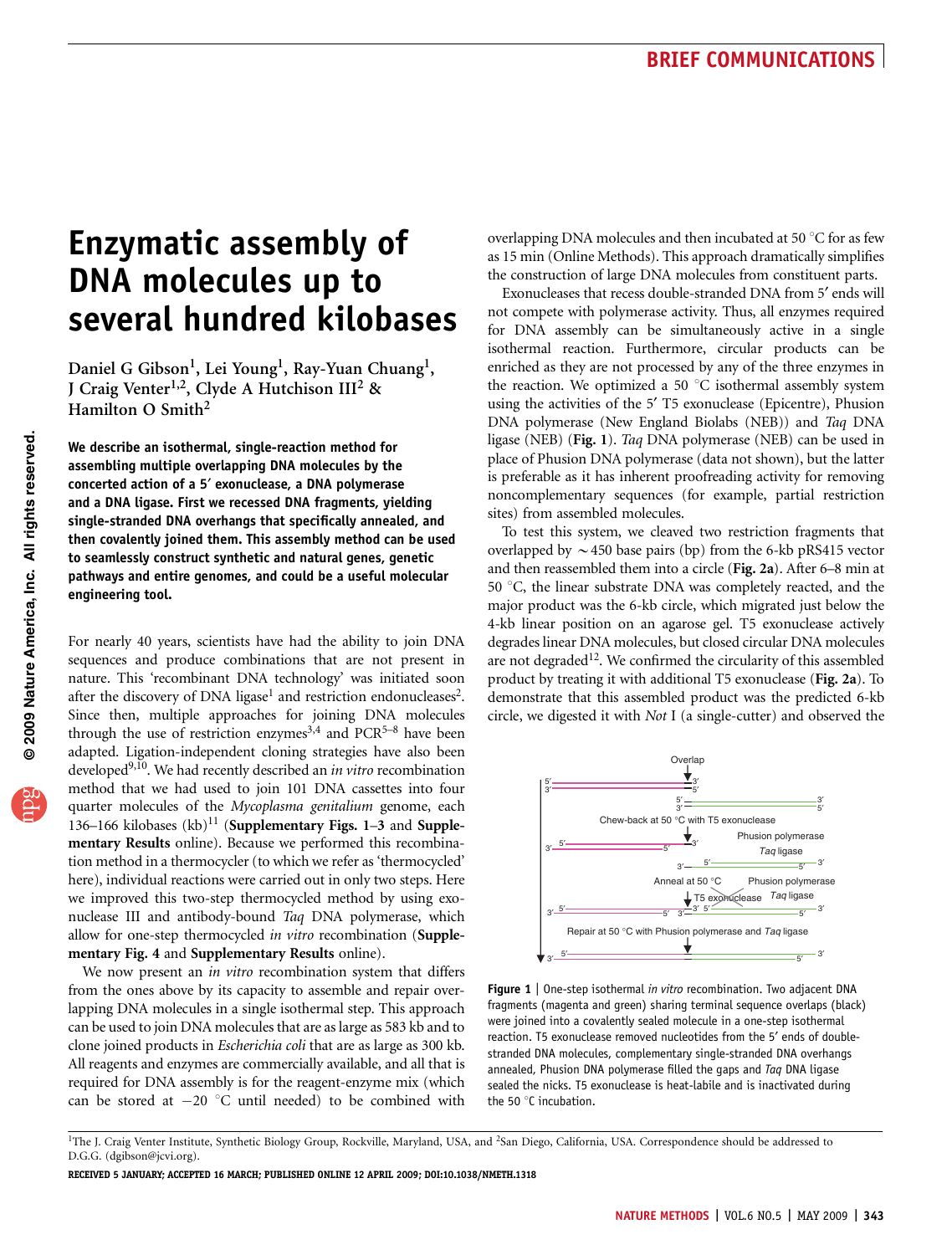## BRIEF COMMUNICATIONS

Figure 2 | Examples of the one-step isothermal assembly method. (a) Two DNA molecules (4,024 bp, green (i) and 2,901 bp, magenta (ii)), overlapping by  $\sim$  450 bp at the termini (black, overlaps labeled A and B), were reacted for 0–16 min to form a 6-kb circle, pRS415 (iv). Linear assembly products (iii) were then removed by incubation with additional tenfold excess T5 exonuclease after the 16-min incubation (T5). (b) Not I digest of the assembled circles (pRS415) shown in a. (c) Fragments F1–F3 were assembled into an 8-kb PCR-amplified pCC1BAC (Epicentre) containing 40-bp overlaps to F1 and F3, using the indicated amounts of T5 exonuclease. The  $\sim$  23-kb circular assembly products are indicated by the arrow. (d) Not I digestion of BACs purified from ten E. coli clones after electroporation of the 4 U ml<sup>-1</sup> T5 exonuclease reaction shown in  $c$ . \*, correct 15-kb insert. (e) Assembly of quarter M. genitalium genomes C25-49 and C50-77 with BAC25-77 (ref. 11) to produce Mgen25-77. (f) Not I digestion of BACs purified from ten

E. coli clones after electroporation of the assembly



reaction shown in e. The correct insert size (310 kb) is indicated by the arrow. (q) Assembly of quarter M. genitalium genomes  $C1-24$ ,  $C25-49$ ,  $C50-77$  and C78-101 (ref. 11) to produce a complete M. genitalium genome. DNA products were analyzed by conventional gel electrophoresis (a,b) and by field-inversion gel electrophoresis ( $c-g$ ). M, 1-kb DNA extension markers;  $\lambda$ , lambda markers.

6-kb linear fragment (Fig. 2b). We concluded that DNA molecules can be assembled and repaired in a single isothermal step using this method.

We next determined whether DNA molecules with overlaps of only 40 bp could be joined. We accomplished this when we reduced the concentration of T5 exonuclease (Fig. 2c). Three 5-kb DNA fragments, F1–F3, were efficiently assembled into an 8-kb bacterial artificial chromosome (BAC). Furthermore, when we transformed these assembled DNA molecules into E. coli, we obtained 4,500 colonies, and nine out of ten colonies tested had the predicted 15-kb insert (Fig. 2d).

During the construction of the synthetic M. genitalium genome, we could not use our two-step thermocycled in vitro recombination method to clone assembled DNA molecules larger than  $\sim$  150 kb in E.  $\text{coli}^{11}$  $\text{coli}^{11}$  $\text{coli}^{11}$ . To determine whether the isothermal assembly method could be used to join and clone DNA fragments of larger size, we reacted two synthetic M. genitalium quarter DNA molecules, C25–49 (144 kb) and C50–77 (166 kb), with BAC25–77 (8 kb), a cloning vector specific for the assembly of these two DNA molecules. The 318-kb Mgen25–77 product was efficiently produced, so we conclude that DNA fragments this size can be joined by this method (Fig. 2e). To determine whether this method could be used to clone assembled DNA fragments this size, we transformed a fraction of this assembly reaction into E. coli. We obtained several hundred clones, and 5 out of 10 colonies screened had the correct insert size (310 kb; Fig. 2f). Thus, this DNA assembly system can be used to join and clone DNA molecules up to several hundred kilobases in length in E. coli, the approximate upper limit for transformation into this bacterium<sup>[13](#page-2-0)</sup>. In a direct comparison of all our assembly methods, we found that only the one-step in vitro recombination methods could be used to clone assembled DNA fragments this size (Supplementary Fig. 5 online).

During in vitro recombination, errors may be introduced in the assembled DNA. However, sequencing of 30 cloned DNA molecules (210 repaired junctions) after two-step thermocycled assembly revealed only 4 errors (Supplementary Table 1 online). This equates to only about 1 error per 50 DNA molecules joined. Therefore, if our hierarchical scheme to assemble the M. genitalium genome was used<sup>[11](#page-2-0)</sup> without sequence verification at intermediate steps, 3–4 errors would likely be present. We expect that the number of mutations would be even lower with the isothermal assembly system because gaps are filled in by Phusion DNA polymerase, which has higher fidelity than Taq polymerase.

Our isothermal method can be used to assemble DNA molecules of unprecedented sizes, and we used it to assemble the complete synthetic 583-kb M. genitalium genome (Fig. 2g). The size limit for in vitro DNA assembly is not known, but products as large as 900 kb have been observed (Supplementary Fig. 6 online). Of the three in vitro recombination methods, we prefer the one-step-isothermal system because of its simplicity. This approach could be very useful for cloning multiple inserts into a vector without relying on the availability of restriction sites and for rapidly constructing large DNA molecules. For example, regions of DNA too large to be amplified by PCR can be divided into multiple overlapping PCR amplicons and then assembled into one piece. The one-step thermocycled method could be used to generate linear assemblies as the exonuclease is inactivated during the reaction (Supplementary Figs. 4 and 5).

Synthetic biologists are engineering genetic pathways for the production of biofuels, pharmaceuticals and industrial compounds<sup>14,15</sup>. Here we provide efficient methods for constructing these pathways, from natural or synthetic DNA.

### METHODS

Methods and any associated references are available in the online version of the paper at<http://www.nature.com/naturemethods/>.

Note: Supplementary information is available on the [Nature Methods](http://www.nature.com/naturemethods/) website.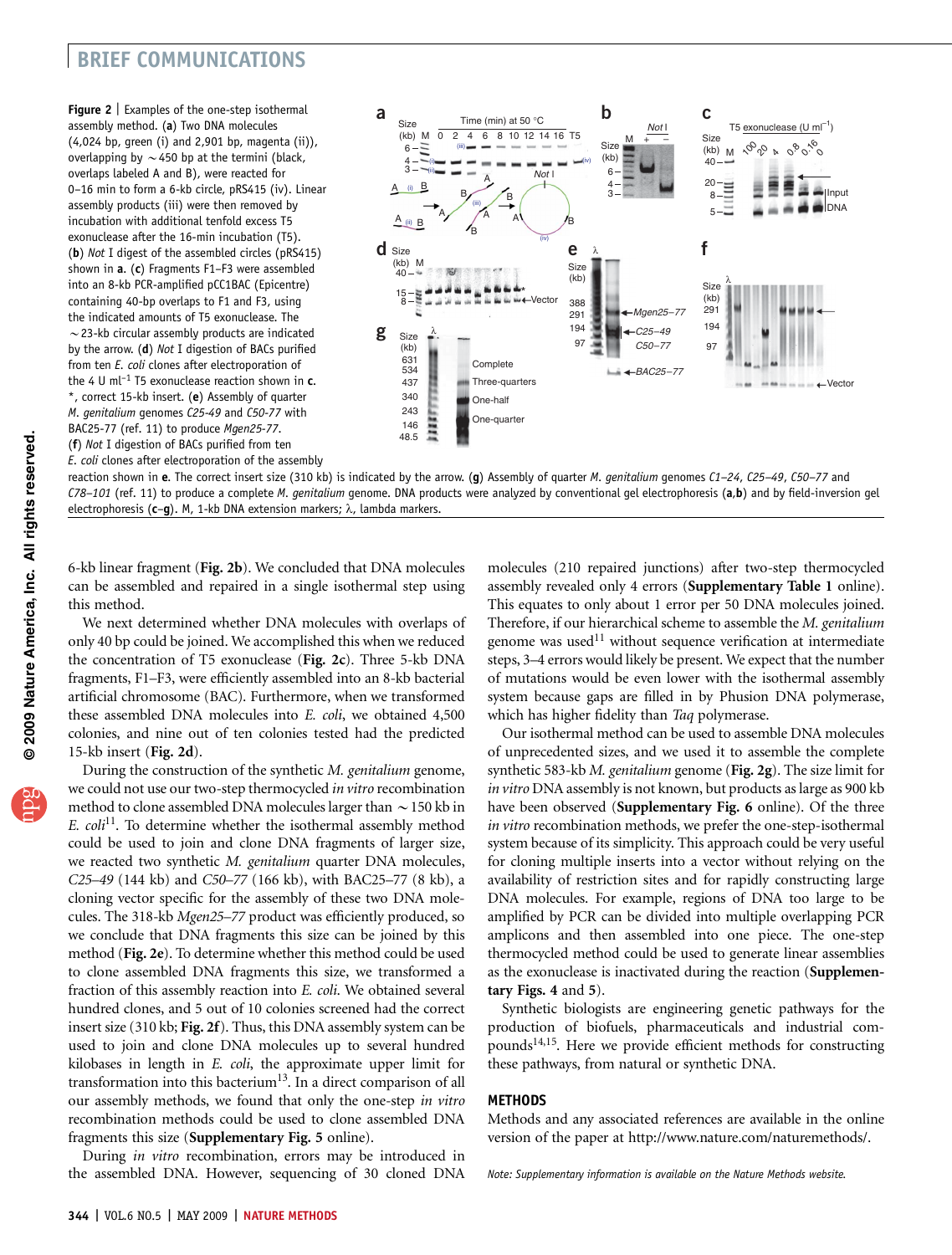# BRIEF COMMUNICATIONS

#### <span id="page-2-0"></span>ACKNOWLEDGMENTS

This work was supported by the Office of Science (Biological and Environmental Research) United States Department of Energy grant number DE-FG02-02ER63453, and Synthetic Genomics, Inc.

#### AUTHOR CONTRIBUTIONS

D.G.G., L.Y., R.-Y.C., J.C.V., C.A.H. and H.O.S. designed research; D.G.G., L.Y., R.-Y.C., C.A.H. and H.O.S. performed research; D.G.G., L.Y., R.-Y.C., J.C.V., C.A.H. and H.O.S. analyzed data; and D.G.G., C.A.H. and H.O.S. wrote the paper.

#### COMPETING INTERESTS STATEMENT

The authors declare competing financial interests: details accompany the full-text HTML version of the paper at<http://www.nature.com/naturemethods/>.

#### Published online at<http://www.nature.com/naturemethods/> Reprints and permissions information is available online at <http://npg.nature.com/reprintsandpermissions/>

1. Gellert, M. Proc. Natl. Acad. Sci. USA 57, 148–155 (1967).

- 2. Smith, H.O. & Wilcox, K.W. J. Mol. Biol. 51, 379–391 (1970).
- 3. Shetty, R.P., Endy, D. & Knight, T.F. Jr. J. Biol. Eng. 2, 5 (2008).
- 4. Yount, B., Denison, M.R., Weiss, S.R. & Baric, R.S. J. Virol. 76, 11065–11078 (2002).
- 5. Horton, R.M., Cai, Z.L., Ho, S.N. & Pease, L.R. Biotechniques 8, 528–535 (1990).
- 6. Horton, R.M. Mol. Biotechnol. 3, 93–99 (1995).
- 7. Bang, D. & Church, G.M. Nat. Methods 5, 37–39 (2008).
- 8. Geu-Flores, F., Nour-Eldin, H.H., Nielsen, M.T. & Halkier, B.A. Nucleic Acids Res. 35, e55 (2007).
- 9. Aslanidis, C. & de Jong, P.J. Nucleic Acids Res. 18, 6069–6074 (1990).
- 10. Li, M.Z. & Elledge, S.J. Nat. Methods 4, 251–256 (2007).
- 11. Gibson, D.G. et al. Science 319, 1215–1220 (2008).
- 12. Sayers, J.R. & Eckstein, F. J. Biol. Chem. 265, 18311–18317 (1990).
- 13. Sheng, Y., Mancino, V. & Birren, B. Nucleic Acids Res. 23, 1990–1996 (1995).
- 14. Endy, D. Nature 438, 449–453 (2005).
- 15. Drubin, D.A., Way, J.C. & Silver, P.A. Genes Dev. 21, 242–254 (2007).

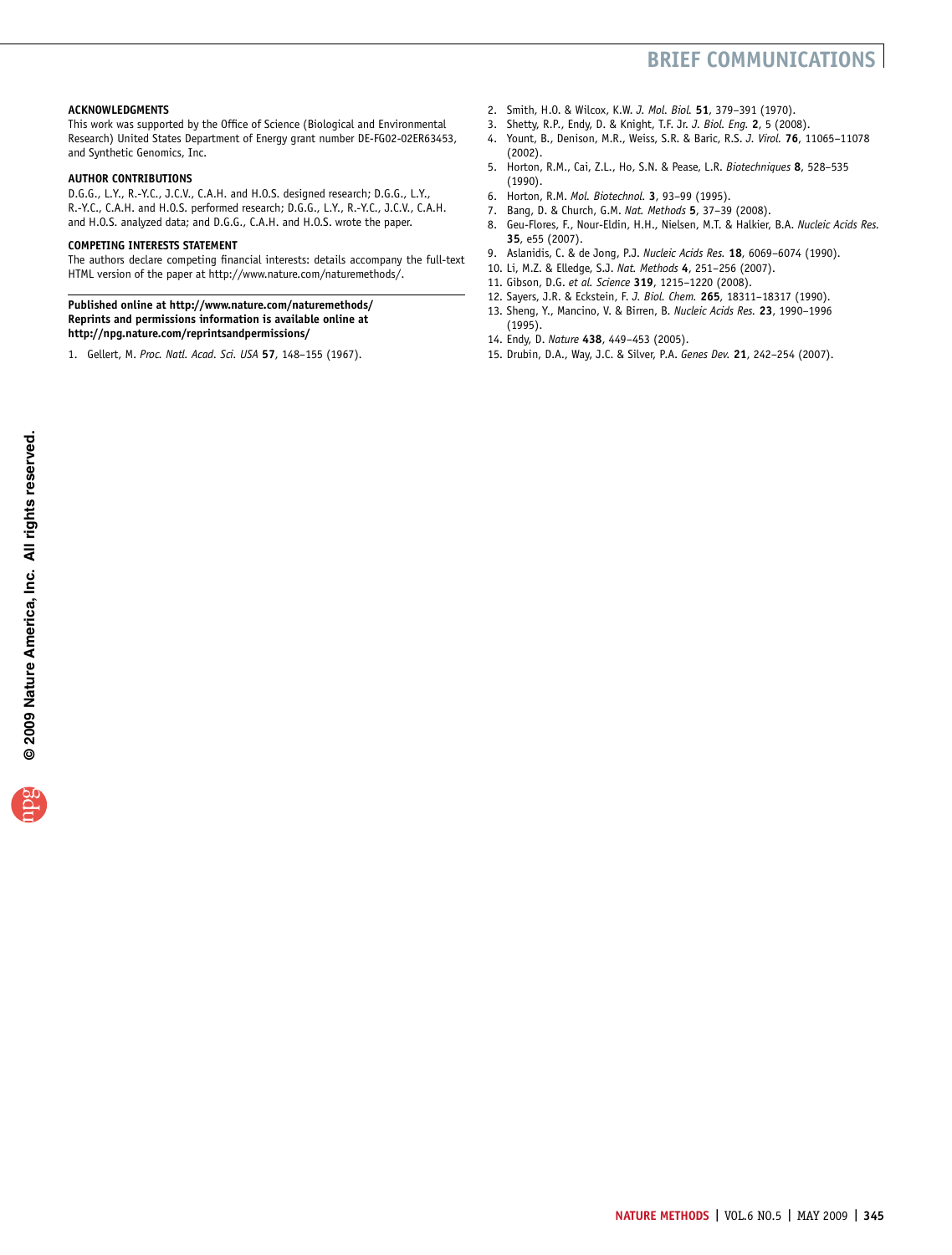## ONLINE METHODS

Preparation of DNA molecules for in vitro recombination. The DNA molecules used in the assembly analyses were derived from several sources including (i) the assembly intermediates of the synthetic M. genitalium genome<sup>11</sup>, (ii) PCR products derived from plasmids (F6 and F8), Clostridium cellulolyticum genomic DNA (F1–F4) and Mycoplasma gallisepticum genomic DNA (F5 and F7) and (iii) pRS415 restriction fragments. E. coli strains carrying each of M. genitalium cassettes 66–69 (contained in pENTR223), each of M. genitalium cassettes 78–85 (contained in pBR322), C1–24, C25–49, C50–77 and C78–101 (each contained in pCC1BAC) or pRS415 were propagated in LB medium containing the appropriate antibiotic and incubated at 30  $^{\circ}$ C or 37  $^{\circ}$ C for 16 h. The cultures were collected and the DNA molecules were purified using Qiagen's HiSpeed Plasmid Maxi Kit according to the manufacturer's instructions, with the exception of C1–24, C25– 49, C50–77 and C78–101, which were not column-purified. Instead, after neutralization of the lysed cells, these DNA molecules were centrifuged then precipitated with isopropanol. DNA pellets were dissolved in Tris-EDTA (TE) buffer (pH 8.0) then RNase treated, phenol-chloroform extracted and ethanol precipitated. DNA pellets were dissolved in TE buffer. Cassettes 66–69 and 78–85 were excised from the vectors by restriction digestion with either Fau I or Bsm BI and C1–24, C25–49, C50–77 and C78– 101 were excised by digestion with Not I. To generate the 4,024-bp and 2,901-bp overlapping fragments of pRS415, DNA was digested with Pvu II and Sca I or Psi I, respectively. Restriction digestions were terminated by phenol-chloroform extraction and ethanol precipitation. DNA was dissolved in TE buffer, then quantified by gel electrophoresis with known DNA standards. Fragments F1–F8 were generated by PCR using the Phusion Hot Start High-Fidelity DNA polymerase with HF buffer (NEB) according to the manufacturer's instructions. PCR products were extracted from agarose gels after electrophoresis and purified using the QIAquick Gel Extraction kit (Qiagen) according to the manufacturer's instructions, except DNA was eluted from the columns with TE buffer pH 8.0. Fragments F1–F4 were amplified from Clostridium cellulolyticum genomic DNA using primers F1-For and F1-Rev, F2-For and F2-Rev, F3-For and F3-Rev, and F4-For and F4-Rev, respectively. F5 and F7 were amplified from Mycoplasma gallisepticum genomic DNA using primers F5-For and F5-Rev, and F7-For and F7-Rev, respectively. F6 and F8 were amplified from pRST2 (ref. 16) using primers F6-For and F6-Rev, and F8-For and F8-Rev, respectively. Primer sequences are listed in Supplementary Table 2 online.

Two-step thermocycled DNA assembly. A  $4\times$  chew-back and anneal (CBA) reaction buffer (20% PEG-8000, 800 mM Tris-HCl pH 7.5, 40 mM MgCl<sub>2</sub>, 4 mM DTT) was used for thermocycled DNA assembly. DNA molecules were assembled in 20-µl reactions consisting of 5  $\mu$ l 4 $\times$  CBA buffer, 0.2  $\mu$ l of 10 mg ml<sup>-1</sup> BSA (NEB) and 0.4  $\mu$ l of 3 U  $\mu$ l<sup>-1</sup> T4 polymerase (NEB). T7 polymerase can be substituted for T4 polymerase (data not shown). Approximately 10–100 ng of each  $\sim$  6 kb DNA segment was added in equimolar amounts. For larger DNA segments, proportional amounts of DNA were added (for example, 250 ng of each 150 kb DNA segment). Assembly reactions were prepared in 0.2 ml PCR tubes and cycled as follows:  $37^{\circ}$ C from 0 to 18 min as indicated in the text, 75 °C for 20 min, 0.1 °C s<sup>-1</sup> to 60 °C, held at 60 °C for 30 min, then cooled to 4 °C at a rate of 0.1 °C s<sup>-1</sup>. In general, a chew-back time of 5 min was used for overlaps less than 80 bp and 15 min for overlaps greater than 80 bp. Ten microliters of the CBA reactions were then added to 25.75 µl of Taq repair buffer (TRB), which consisted of 5.83% PEG-8000, 11.7 mM MgCl<sub>2</sub>, 15.1 mM DTT, 311 µM each of the four dNTPs and 1.55 mM NAD. Four microliters of 40 U  $\mu$ l<sup>-1</sup> Taq DNA ligase and 0.25  $\mu$ l of 5 U  $\mu$ l<sup>-1</sup> Taq polymerase were added and the reactions were incubated at 45  $^{\circ}$ C for 15 min. For the T4 polymerase fill-in assembly method, 10 µl of the CBA reaction was mixed with 0.2 µl of 10 mM dNTPs and 0.2 µl of 3 U  $\mu$ l<sup>-1</sup> T4 polymerase. This reaction was carried out at  $37 \text{ °C}$  for 30 min.

One-step thermocycled DNA assembly. A  $4\times$  chew-back, anneal and repair (CBAR) reaction buffer (20% PEG-8000, 600 mM Tris-HCl pH 7.5, 40 mM  $MgCl<sub>2</sub>$ , 40 mM DTT, 800 µM each of the four dNTPs and 4 mM NAD) was used for one-step thermocycled DNA assembly. DNA molecules (added in amounts described above for CBA reactions) were assembled in 40 µl reactions consisting of 10  $\mu$ l 4× CBAR buffer, 0.35  $\mu$ l of 4 U  $\mu$ l<sup>-1</sup> ExoIII (NEB), 4  $\mu$ l of 40 U  $\mu$ l<sup>-1</sup> Taq DNA ligase and 0.25  $\mu$ l of 5 U  $\mu$ l<sup>-1</sup> Ab-Taq polymerase (Applied Biosystems). ExoIII was diluted 1:25 from 100 U  $\mu$ l<sup>-1</sup> in its stored buffer (50% glycerol, 5 mM KPO<sub>4</sub>, 200 mM KCl, 5 mM 2-mercaptoethanol, 0.05 mM EDTA and 200  $\mu$ g ml<sup>-1</sup> BSA, pH 6.5). DNA assembly reactions are prepared in 0.2 ml PCR tubes and cycled using the following conditions: 37 °C for 5 or 15 min as indicated in the text, 75 °C for 20 min, 0.1  $\mathrm{C}$  s<sup>-1</sup> to 60  $\mathrm{C}$ , then held at 60  $\mathrm{C}$  for 1 h. In general, a chewback time of 5 min was used for overlaps less than 80 bp and 15 min for overlaps greater than 80 bp. ExoIII is less active on 3' protruding termini<sup>17</sup>, which can result from digestion with certain restriction enzymes. This can be overcome by removing the overhangs to form blunt ends with the addition of T4 polymerase and dNTPs, as described above, before assembly (data not shown).

One-step isothermal DNA assembly. A  $5\times$  isothermal reaction buffer (25% PEG-8000, 500 mM Tris-HCl pH 7.5, 50 mM MgCl<sub>2</sub>, 50 mM DTT, 1 mM each of the four dNTPs and 5 mM NAD) was used for one-step DNA assembly at 50 °C. DNA molecules (added in amounts described above for CBA reactions) were assembled in 40 µl reactions consisting of 8 µl 5 $\times$  isothermal buffer, 0.8 µl of  $0.2$  U  $\mu$ l $^{-1}$  or 1.0 U  $\mu$ l $^{-1}$  T5 exonuclease, 4  $\mu$ l of 40 U  $\mu$ l $^{-1}$  *Taq* DNA ligase and 0.5  $\mu$ l of 2 U  $\mu$ <sup>-1</sup> Phusion DNA polymerase. T5 exonuclease was diluted 1:50 or 1:10 from 10 U  $\mu$ l<sup>-1</sup> in its stored buffer (50% glycerol, 50 mM Tris-HCl pH 7.5, 0.1 mM EDTA, 1 mM DTT, 0.1 M NaCl and 0.1% Triton X-100) depending on the overlap size. For overlaps shorter than 150 bp, 0.2 U  $\mu$ l<sup>-1</sup> T5 exonuclease is used. For overlaps larger than 150 bp, 1.0 U  $\mu$ l<sup>-1</sup> T5 exonuclease was used. All isothermal assembly components can be stored at  $-20$  °C in a single mixture at  $1.33\times$  concentration for more than one year. The enzymes are still active after more than ten freeze-thaw cycles. To constitute a reaction,  $5 \mu l$  DNA was added to 15 µl of this mixture. Incubations were carried out at 50  $\degree$ C for 15 to 60 min, with 60 min being optimal.

One-step isothermal DNA assembly protocol. Six milliliters of  $5\times$  isothermal reaction buffer were prepared by combining 3 ml of 1 M Tris-HCl pH 7.5, 150  $\mu$ l of 2 M MgCl<sub>2</sub> 60  $\mu$ l of 100 mM dGTP, 60 ml of 100 mM dATP, 60 ml of 100 mM dTTP, 60 ml of 100 mM dCTP, 300 ml of 1 M DTT, 1.5 g PEG-8000 and